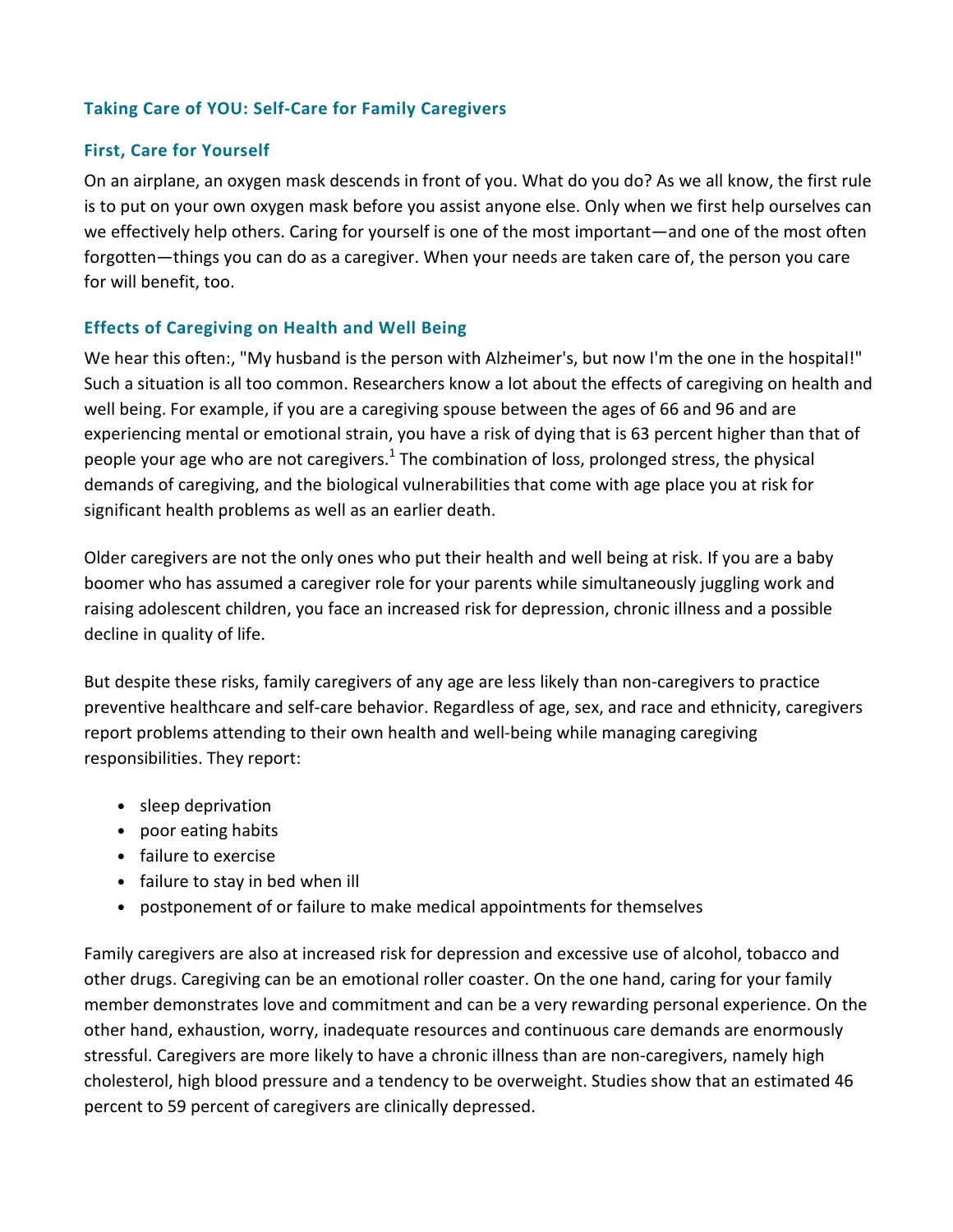#### Taking Responsibility for Your Own Care

You cannot stop the impact of a chronic or progressive illness or a debilitating injury on someone for whom you care. But there is a great deal that you can do to take responsibility for your personal well being and to get your own needs met.

#### Identifying Personal Barriers

Many times, attitudes and beliefs form personal barriers that stand in the way of caring for yourself. Not taking care of yourself may be a lifelong pattern, with taking care of others an easier option. However, as a family caregiver you must ask yourself, "What good will I be to the person I care for if I become ill? If I die? Breaking old patterns and overcoming obstacles is not an easy proposition, but it can be done—regardless of your age or situation. The first task in removing personal barriers to selfcare is to identify what is in your way. For example:

- Do you think you are being selfish if you put your needs first?
- Is it frightening to think of your own needs? What is the fear about?
- Do you have trouble asking for what you need? Do you feel inadequate if you ask for help?
- Do you feel you have to prove that you are worthy of the care recipient's affection? Do you do too much as a result?

Sometimes caregivers have misconceptions that increase their stress and get in the way of good selfcare. Here are some of the most commonly expressed:

- I am responsible for my parent's health.
- If I don't do it, no one will.
- If I do it right, I will get the love, attention, and respect I deserve.
- Our family always takes care of their own
- I promised my father I would always take care of my mother

"I never do anything right," or "There's no way I could find the time to exercise" are examples of negative self-talk, another possible barrier that can cause unnecessary anxiety. Instead, try positive statements: "I'm good at giving John a bath." "I can exercise for 15 minutes a day." Remember, your mind believes what you tell it.

Because we base our behavior on our thoughts and beliefs, attitudes and misconceptions like those noted above can cause caregivers to continually attempt to do what cannot be done, to control what cannot be controlled. The result is feelings of continued failure and frustration and, often, an inclination to ignore your own needs. Ask yourself what might be getting in your way and keeping you from taking care of yourself.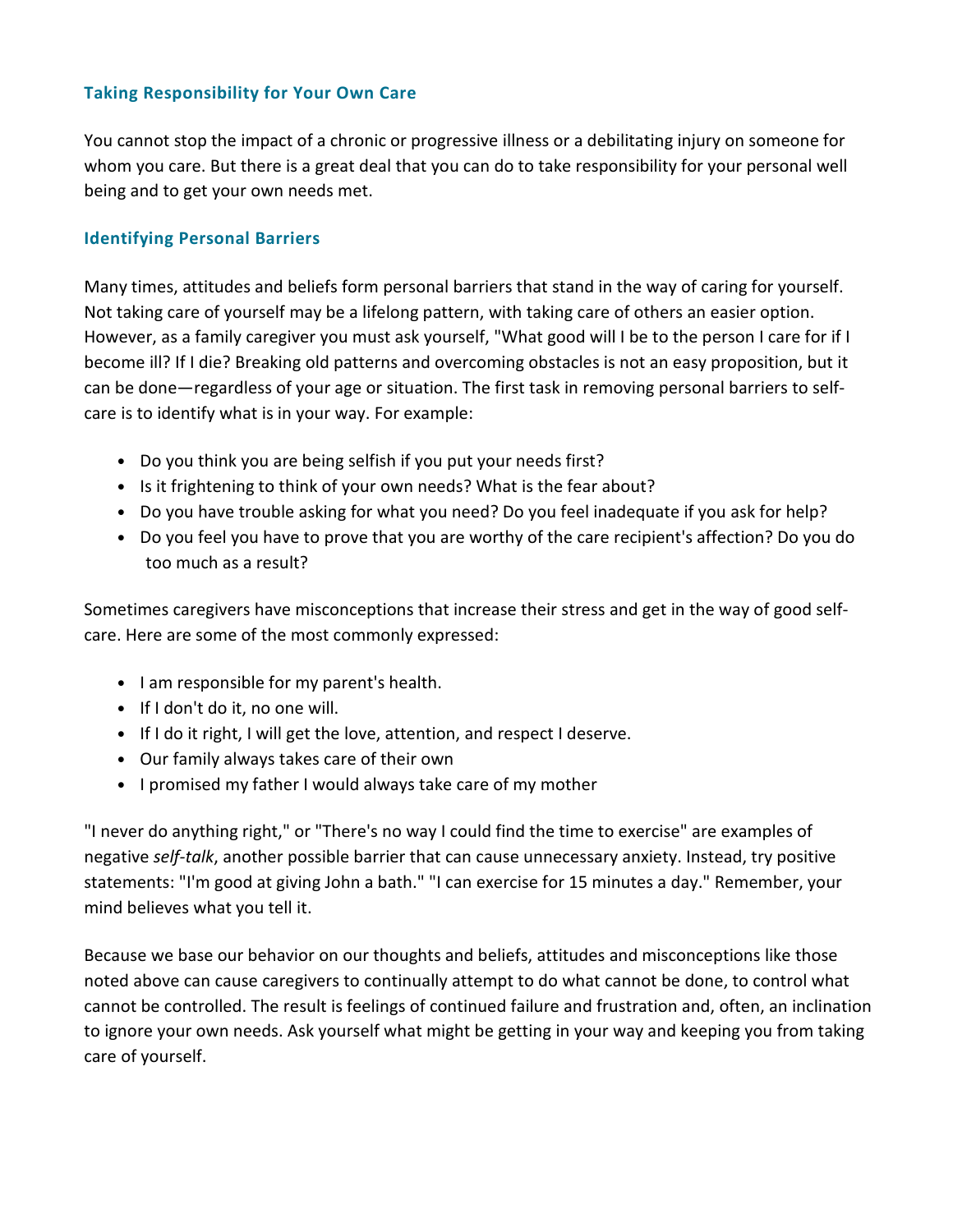#### Moving Forward

Once you've started to identify any personal barriers to good self-care, you can begin to change your behavior, moving forward one small step at a time. Following are some effective tools for self-care that can start you on your way.

### Tool #1: Reducing Personal Stress

How we perceive and respond to an event is a significant factor in how we adjust and cope with it. The stress you feel is not only the result of your caregiving situation but also the result of your perception of it—whether you see the glass as half-full or half-empty. It is important to remember that you are not alone in your experiences.

Your level of stress is influenced by many factors, including the following:

- Whether your caregiving is voluntary. If you feel you had no choice in taking on the responsibilities, the chances are greater that you will experience strain, distress, and resentment.
- Your relationship with the care recipient. Sometimes people care for another with the hope of healing a relationship. If healing does not occur, you may feel regret and discouragement.
- Your coping abilities. How you coped with stress in the past predicts how you will cope now. Identify your current coping strengths so that you can build on them.
- Your caregiving situation. Some caregiving situations are more stressful than others. For example, caring for a person with dementia is often more stressful than caring for someone with a physical limitation.
- Whether or not support is available.

### Steps to Managing Stress

- 1. Recognize warning signs early. These might include irritability, sleep problems, and forgetfulness. Know your own warning signs, and act to make changes. Don't wait until you are overwhelmed.
- 2. Identify sources of stress. Ask yourself, "What is causing stress for me?" Sources of stress might be that you have too much to do, family disagreements, feelings of inadequacy, or the inability to say no.
- 3. Identify what you can and cannot change. Remember, we can only change ourselves; we cannot change another person. When you try to change things over which you have no control, you will only increase your sense of frustration. Ask yourself, "What do I have some control over? What can I change?" Even a small change can make a big difference. The challenge we face as caregivers is well expressed in the following words modified from the original Serenity Prayer (attributed to American Theologian, Reinhold Niebuhr):

"God grant me the serenity to accept the things I cannot change, Courage to change the things I can, and (the) wisdom to know the difference."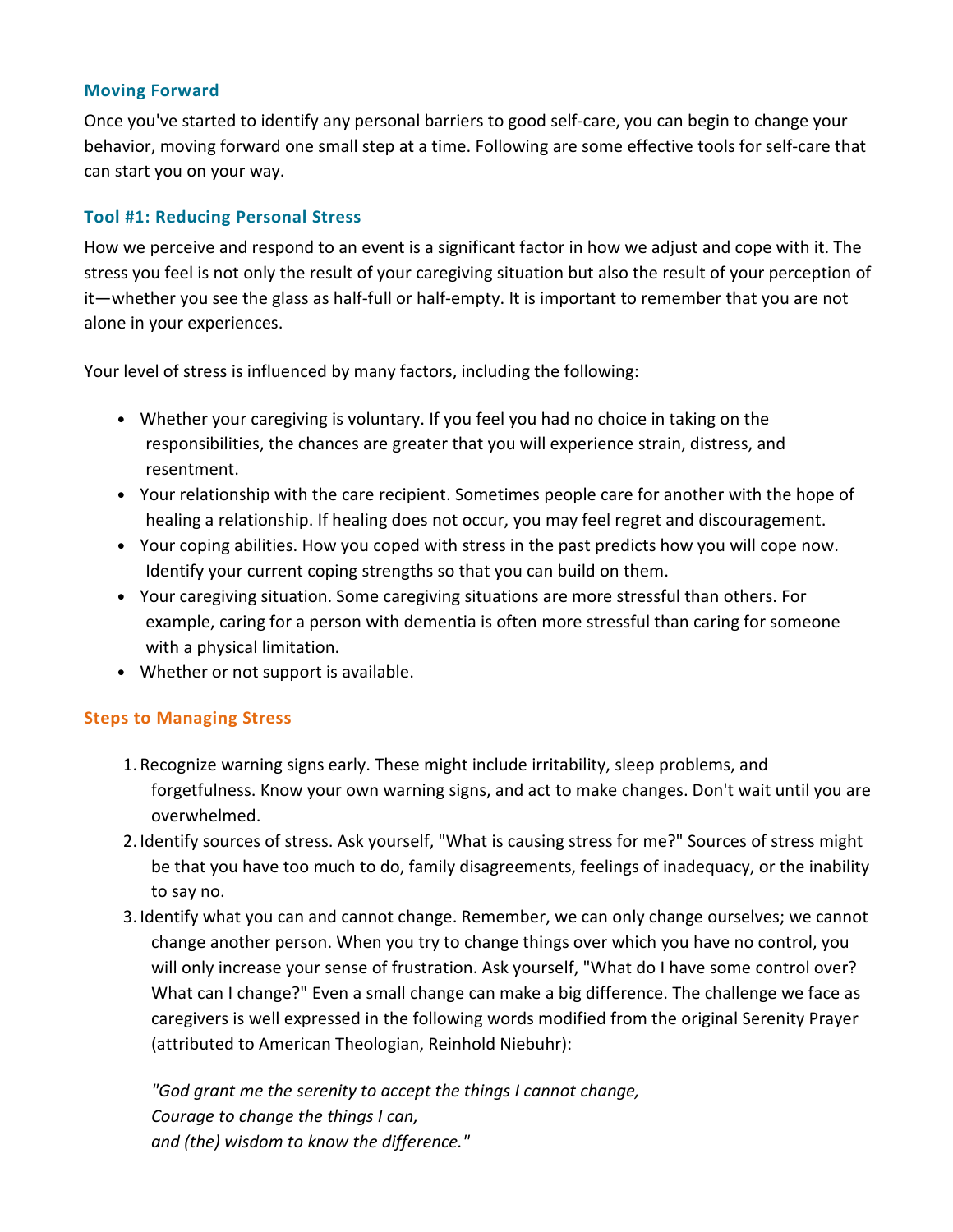4. Take action. Taking some action to reduce stress gives us back a sense of control. Stress reducers can be simple activities like walking and other forms of exercise, gardening, meditation or having coffee with a friend. Identify some stress reducers that work for you.

## Tool #2: Setting Goals

Setting goals or deciding what you would like to accomplish in the next three to six months is an important tool for taking care of yourself. Here are some sample goals you might set:

- Take a break from caregiving.
- Get help with caregiving tasks like bathing and preparing meals.
- Engage in activities that will make you feel more healthy.
- Goals are generally too big to work on all at once. We are more likely to reach a goal if we break it down into smaller action steps. Once you've set a goal, ask yourself, "What steps do I take to reach my goal?" Make an action plan by deciding which step you will take first, and when. Then get started!

**Example** (Goal and Action Steps): Goal: Feel more healthy. Possible action steps:

- 1. Make an appointment for a physical check-up.
- 2. Take a half-hour break once during the week.
- 3. Walk three times a week for 10 minutes.

### Tool #3: Seeking Solutions

Seeking solutions to difficult situations is, of course, one of the most important tools in caregiving. Once you've identified a problem, taking action to solve it can change the situation and also change your attitude to a more positive one, giving you more confidence in your abilities.

# Steps for Seeking Solutions

- 1. Identify the problem. Look at the situation with an open mind. The real problem might not be what first comes to mind. For example, you think that the problem is simply that you are tired all the time, when the more basic difficulty is your belief that "no one can care for John like I can." The problem? Thinking that you have to do everything yourself.
- 2. List possible solutions. One idea is to try a different perspective: "Even though someone else provides help to John in a different way than I do, it can be just as good." Ask a friend to help. Call Family Caregiver Alliance and ask about agencies in your area that could help provide care.
- 3. Select one solution from the list. Then try it!
- 4. Evaluate the results. Ask yourself how well your choice worked.
- 5. Try a second solution. If your first idea didn't work, select another. But don't give up on the first; sometimes an idea just needs fine tuning.
- 6. Use other resources. Ask friends, family members and professionals for suggestions.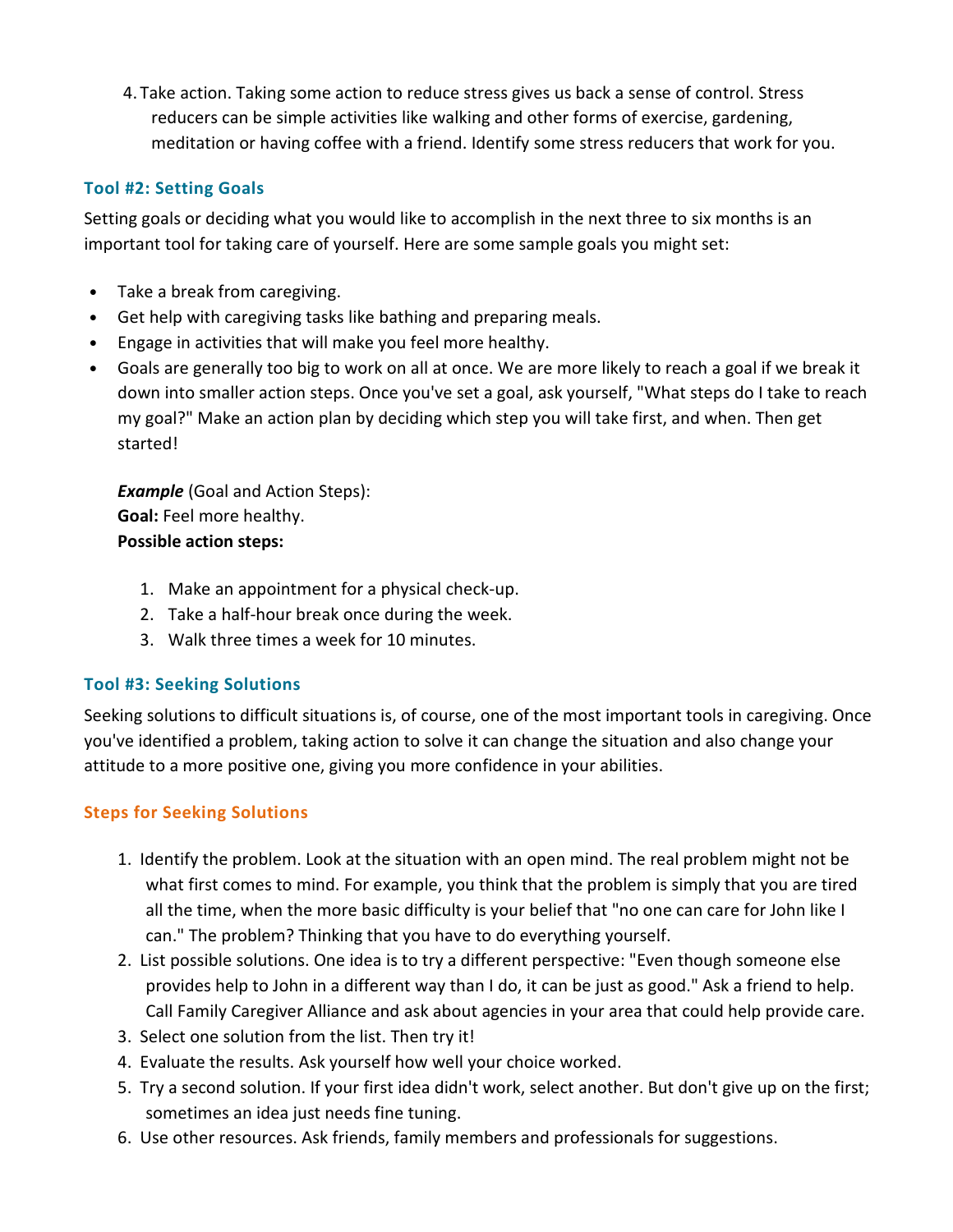7. If nothing seems to help, accept that the problem may not be solvable now. You can revisit it at another time.

Note: All too often, we jump from step one to step seven and then feel defeated and stuck. Concentrate on keeping an open mind while listing and experimenting with possible solutions.

## Tool #4: Communicating Constructively

Being able to communicate constructively is one of a caregiver's most important tools. When you communicate in ways that are clear, assertive and constructive, you will be heard and get the help and support you need. The box below shows basic guidelines for good communication.

## Communication Guidelines

- Use "I" messages rather than "you" messages. Saying "I feel angry" rather than "You made me angry" enables you to express your feelings without blaming others or causing them to become defensive.
- Respect the rights and feelings of others. Do not say something that will violate another person's rights or intentionally hurt the person's feelings. Recognize that the other person has the right to express feelings.
- Be clear and specific. Speak directly to the person. Don't hint or hope the person will guess what you need. Other people are not mind readers. When you speak directly about what you need or feel, you are taking the risk that the other person might disagree or say no to your request, but that action also shows respect for the other person's opinion. When both parties speak directly, the chances of reaching understanding are greater.
- Be a good listener. Listening is the most important aspect of communication.

# Tool #5: Asking for and Accepting Help

When people have asked if they can be of help to you, how often have you replied, "Thank you, but I'm fine." Many caregivers don't know how to marshal the goodwill of others and are reluctant to ask for help. You may not wish to "burden" others or admit that you can't handle everything yourself.

Be prepared with a mental list of ways that others could help you. For example, someone could take the person you care for on a 15-minute walk a couple of times a week. Your neighbor could pick up a few things for you at the grocery store. A relative could fill out some insurance papers. When you break down the jobs into very simple tasks, it is easier for people to help. And they do want to help. It is up to you to tell them how.

Help can come from community resources, family, friends and professionals. Ask them. Don't wait until you are overwhelmed and exhausted or your health fails. Reaching out for help when you need it is a sign of personal strength.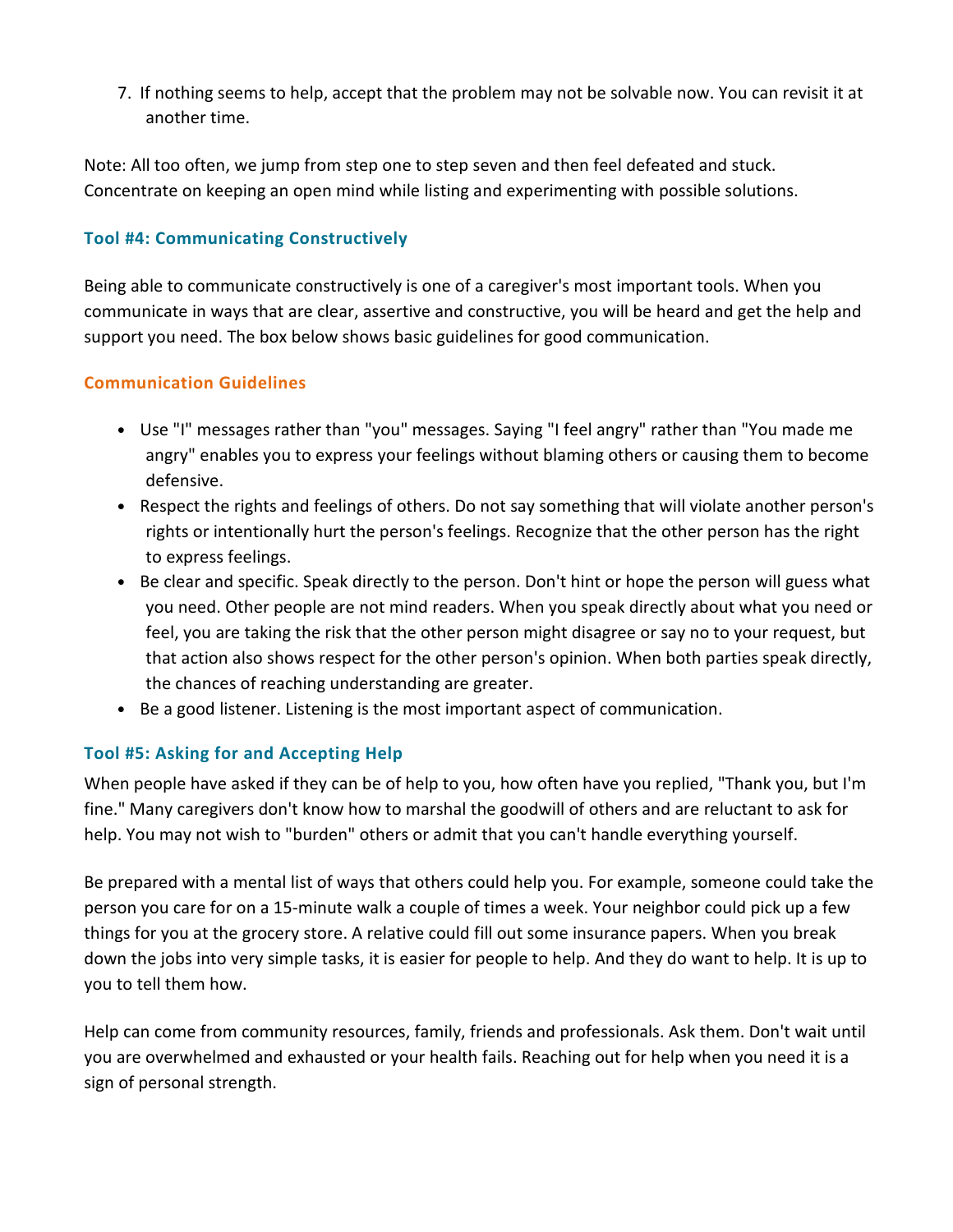### Tips on How to Ask

- Consider the person's special abilities and interests. If you know a friend enjoys cooking but dislikes driving, your chances of getting help improve if you ask for help with meal preparation.
- Resist asking the same person repeatedly. Do you keep asking the same person because she has trouble saying no?
- Pick the best time to make a request. Timing is important. A person who is tired and stressed might not be available to help out. Wait for a better time.
- Prepare a list of things that need doing. The list might include errands, yard work, or a visit with your loved one. Let the "helper" choose what she would like to do.
- Be prepared for hesitance or refusal. It can be upsetting for the caregiver when a person is unable or unwilling to help. But in the long run, it would do more harm to the relationship if the person helps only because he doesn't want to upset you. To the person who seems hesitant, simply say, "Why don't you think about it." Try not to take it personally when a request is turned down. The person is turning down the task, not you. Try not to let a refusal prevent you from asking for help again. The person who refused today may be happy to help at another time.
- Avoid weakening your request. "It's only a thought, but would you consider staying with Grandma while I went to church?" This request sounds like it's not very important to you. Use "I" statements to make specific requests: "I would like to go to church on Sunday. Would you stay with Grandma from 9 a.m. until noon?"

### Tool #6: Talking to the Physician

In addition to taking on the household chores, shopping, transportation, and personal care, 37 percent of caregivers also administer medications, injections, and medical treatment to the person for whom they care. Some 77 percent of those caregivers report the need to ask for advice about the medications and medical treatments. The person they usually turn to is their physician.

But while caregivers will discuss their loved one's care with the physician, caregivers seldom talk about their own health, which is equally important. Building a partnership with a physician that addresses the health needs of the care recipient and the caregiver is crucial. The responsibility of this partnership ideally is shared between you, the caregiver, the physician, and other healthcare staff. However, it will often fall to you to be assertive, using good communication skills, to ensure that everyone's needs are met—including your own.

### Tips on Communicating with Your Physician

• Prepare questions ahead of time. Make a list of your most important concerns and problems. Issues you might want to discuss with the physician are changes in symptoms, medications or general health of the care recipient, your own comfort in your caregiving situation, or specific help you need to provide care. The physician only sees a moment in time with the patient. Make sure you let him/her know what your concerns are in their daily care/health.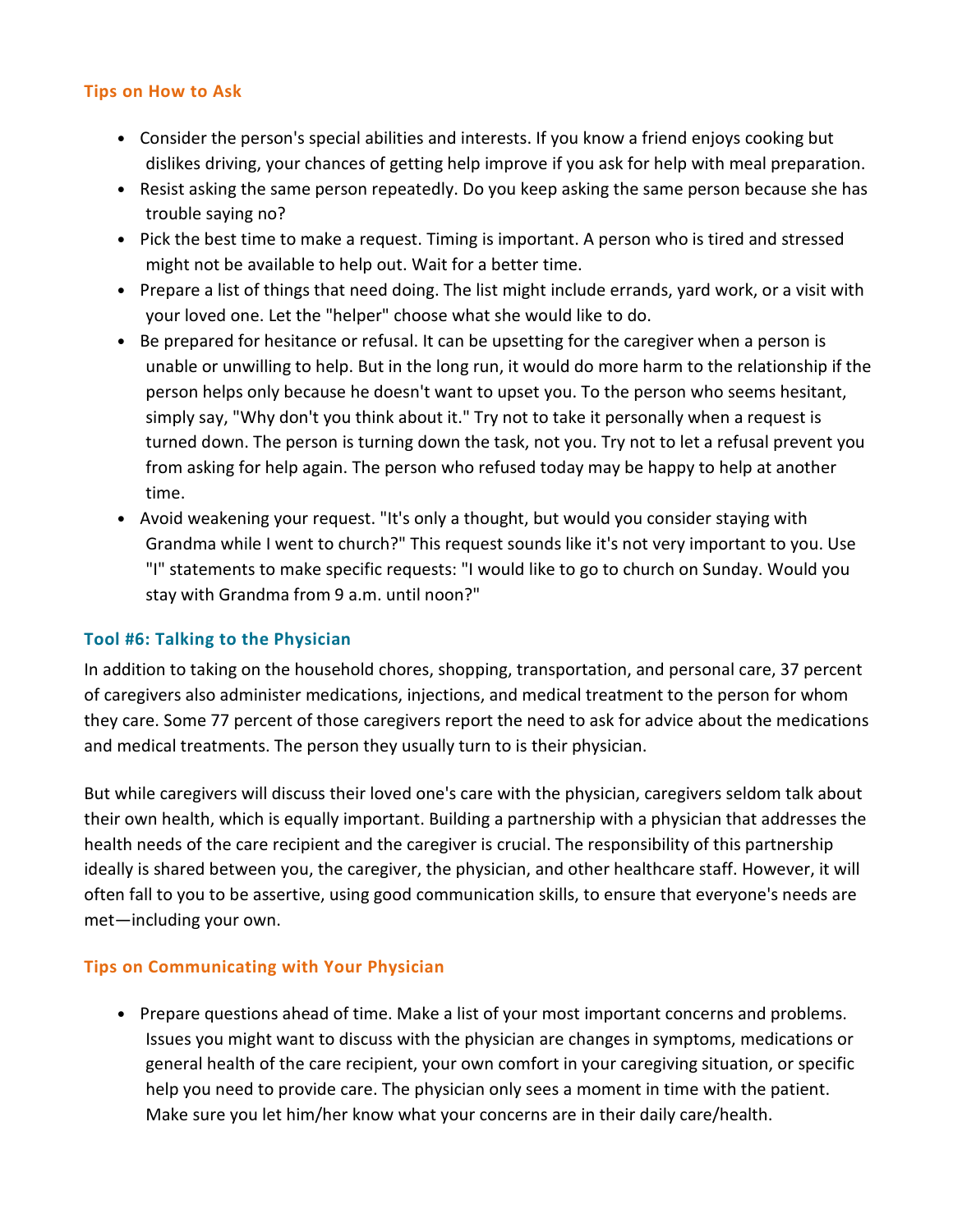- Enlist the help of the nurse. Many caregiving questions relate more to nursing than to medicine. In particular, the nurse can answer questions about various tests and examinations, preparing for surgical procedures, providing personal care, and managing medications at home.
- Make sure your appointment meets your needs. For example, the first appointment in the morning or after lunch are the best times to reduce your waiting time or accommodate numerous questions. When you schedule your appointment, be sure you convey clearly the reasons for your visit so that enough time is allowed.
- Call ahead. Before the appointment, check to see if the doctor is on schedule. Remind the receptionist of special needs when you arrive at the office.
- Take someone with you. A companion can ask questions you feel uncomfortable asking and can help you remember what the physician and nurse said.
- Use assertive communication and "I" messages. Enlist the medical care team as partners in care. Present what you need, what your concerns are, and how the doctor and/or nurse can help. Use specific, clear "I" statements like the following: "I need to know more about the diagnosis; I will feel better prepared for the future if I know what's in store for me." Or "I am feeling rundown. I'd like to make an appointment for myself and my husband next week." Or "I need a way for my mother to sleep at night as I am now exhausted being up every two hours at night with her."

# Tool #7: Starting to Exercise

You may be reluctant to start exercising, even though you've heard it's one of the healthiest things you can do. Perhaps you think that physical exercise might harm you or that it is only for people who are young and able to do things like jogging. Fortunately, research suggests that you can maintain or at least partly restore endurance, balance, strength and flexibility through everyday physical activities like walking and gardening. Even household chores can improve your health. The key is to increase your physical activity by exercising and using your own muscle power.

Exercise promotes better sleep, reduces tension and depression, and increases energy and alertness. If finding time for exercise is a problem, incorporate it into your daily activity. Perhaps the care recipient can walk or do stretching exercise with you. If necessary, do frequent short exercises instead of those that require large blocks of time. Find activities you enjoy.

Walking, one of the best and easiest exercises, is a great way to get started. Besides its physical benefits, walking helps to reduce psychological tension. Walking 20 minutes a day, three times a week, is very beneficial. If you can't get away for that long, try to walk for as long as you can on however many days you can. Work walking into your life. Walk around the mall, to the store or a nearby park. Walk around the block with a friend.

# Tool #8: Learning from Our Emotions

It is a strength to recognize when your emotions are controlling you (instead of you controlling your emotions). Our emotions are messages to which we need to listen. They exist for a reason. However negative or painful, our feelings are useful tools for understanding what is happening to us. Even